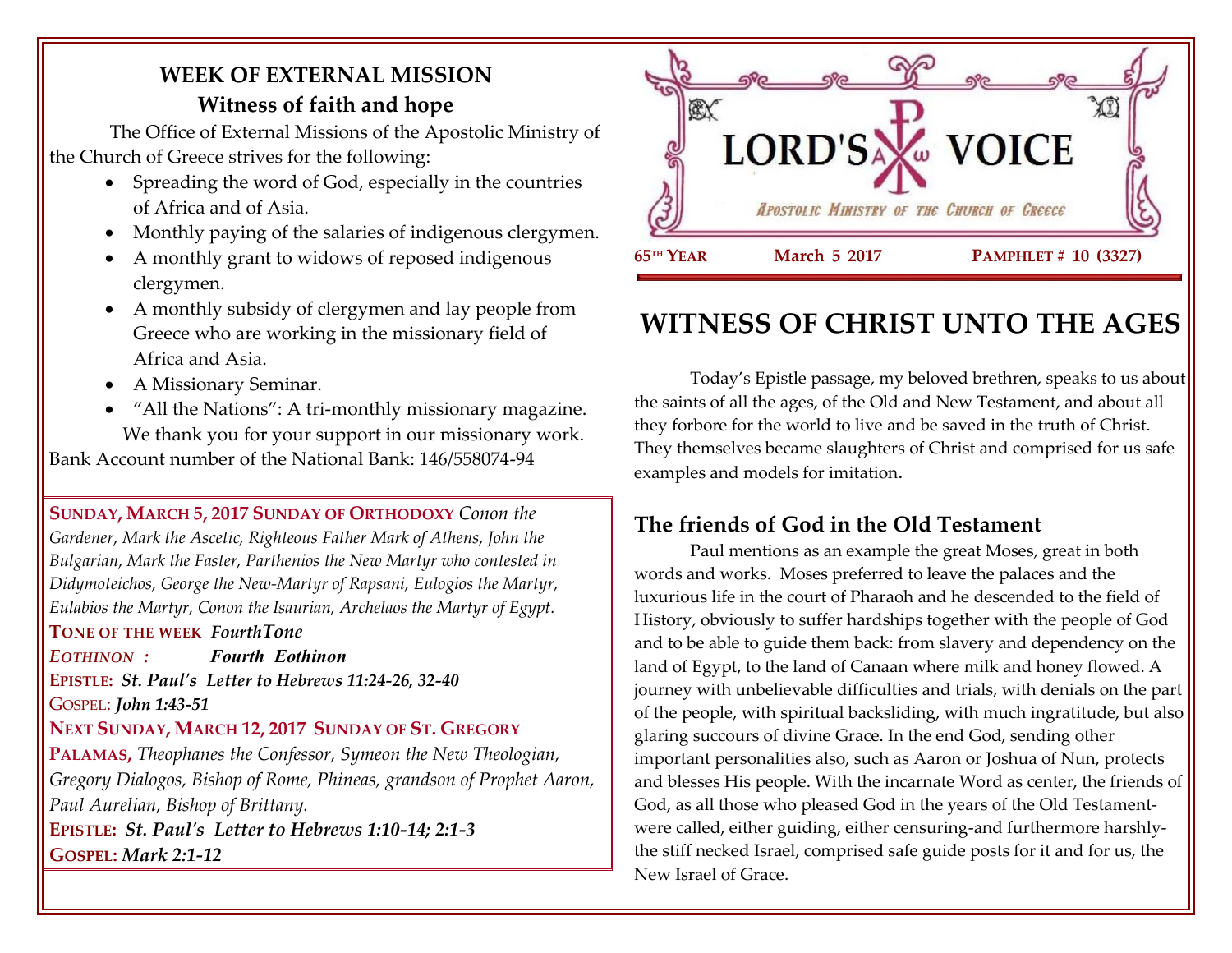#### **ST. PAUL'S** *FIRST LETTER to Hebrews 11:24-26, 32-40*

Brethren, by faith Moses, when he was grown up, refused to be called the son of Pharaoh's daughter, choosing rather to share ill-treatment with the people of God than to enjoy the fleeting pleasures of sin. And what more shall I say? For time would fail me to tell of Gideon, Barak, Samson, Jephthah, of David and Samuel and the prophets -- who through faith conquered kingdoms, enforced justice, received promises, stopped the mouths of lions, quenched raging fire, escaped the edge of the sword, won strength out of weakness, became mighty in war, put foreign enemies to flight. Women received their dead by resurrection. Some were tortured, refusing to accept release, that they might rise again to a better life. Others suffered mocking and scourging, and even chains and imprisonment. They were stoned, they were sawn in two, they were killed with the sword; they went about in skins of sheep and goats, destitute, afflicted, ill-treated -- of whom the world was not worthy - wandering over deserts and mountains, and in dens and caves of the earth.

And all these, though well attested by their faith, did not receive what was promised, since God had foreseen something better for us, that apart from us they should not be made perfect.

#### **The saints of the New Testament**

In the Old Testament the place for gathering the people of God was missing. With Christ's entrance into History through the incarnation, the place of gathering becomes the body of Christ, His Church. Precisely just as a hen gathers the chicks beneath her wings (Mat. 23:37), thus also the Church of Christ calls and houses, in her bosom, every goodly-disposed person, from all races, lengths and widths of the earth, in order to save him. Thus, in the Church we learn, with the grace of the sacraments and the spiritual struggle, to abandon, like another land of Egypt, our passions, passionate thoughts and ugly desires, tendencies and inclinations of our heart and, cleansing it, we encounter Christ. In this journey we have our saints and the Apostle Paul himself as spiritual guides, who suffering annihilating trials, such as those which he mentions in the Epistle text, were united with Christ, inundated by His light and comprised the hope and our lean to for us remaining ones, until the Lord of History closes the ages.

A very numerous army, everywhere today, are the struggling Christians. Either in the world, family people, lay people and clergymen, married and unmarried ones, either in the glorious monasteries, our heroic monastic ranks, who comprise our spiritual "Evzones" in the front lines of the many-faceted battle, they give the stigma of life in Christ, forbearing the many year long bloodless martyrdom of conscious, many times more dreadful than the physical tortures of the martyrs, who are not lacking even today, as we also see and hear in the means of mass communication. No matter how the matter is, Christ is proclaimed and Christ is glorified.

### **The Divine Liturgy, a witness of the living Christ**

 The faith of the Christian finds its full expression, when it is confessed really and essentially at the time of the Divine Liturgy, where the believer approaching Divine Communion declares: "I believe, Lord, and I confess that this is Your body and Your blood". The divine Grace through the communing of the body and of the blood of Christ, "socially squeezes together", as Saint Maximus says, the members of the ecclesiastical gathering, altering them into members of Christ, but also members of each other. Merely for this joy, it is worth it, for the believing Christians to be living, surpassing by far the righteous people of the Old Testament, even also the disciples of Christ on Mount Tabor!

In the Divine Liturgy something infinitely more fearful occurs, an infinite, indescribable gift of God: Mount Tabor "is transferred" by the grace of Christ, to our heart and its Light, from inside, inside our heart, inundates our soul and body!

It burns up the passions, the lewd passionate thoughts and the perverted desires of our inner man, and fills a person with the joy of the Resurrection, informing him that already from here, a place of refreshment has been prepared for him. Thus a person is filled with bravery and courage, especially in today's very wintry times and transfuses his joy to his neighborly indigent and spiritually poor people, who are struggling the good struggle of faith in Christ. The great Moses - allow us to say - had not even conceived of such a gift. But also how many of us Christians of the latter times, know or live such a gift of God, beloved brethren?

Archimandrite E. T